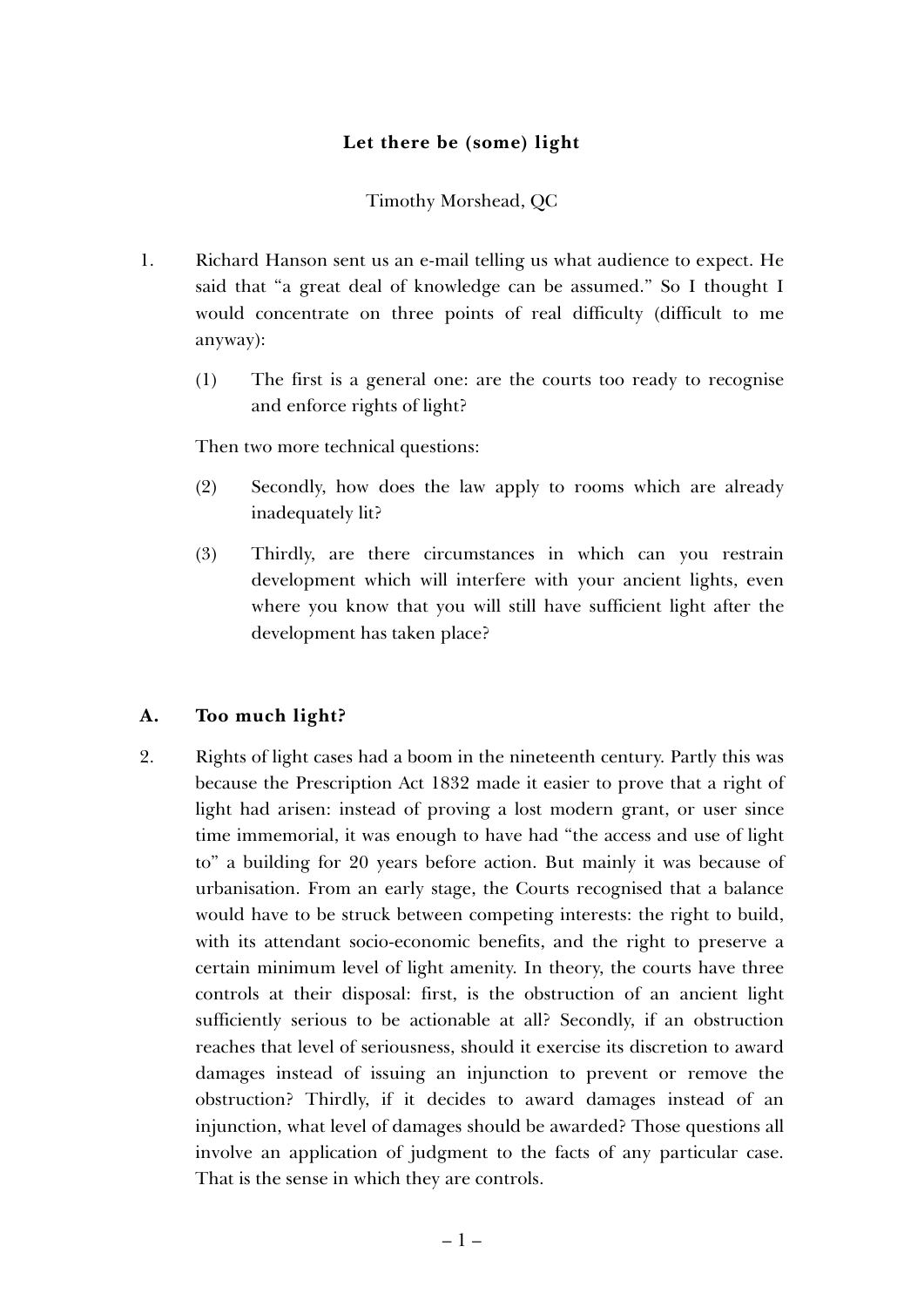- 3. For some time, it was the first of those controls which received the greatest attention in the courts. Prior to the 1832 Act, the established approach was to direct the jury to see how much light would remain after the offending obstruction had been erected: if there was still enough for the comfortable use of the plaintiff 's house according to the ordinary notions of mankind, then there was no actionable interference. In the aftermath of the 1832 Act and for much of the nineteenth century, the Courts sometimes departed from this approach. Sometimes the jury was told to consider how much light had been taken away by the offending development. If a lot of light was taken away, then there was said to be an actionable interference. At other times the jury was told to compare the light remaining, with the light that was necessary for the use actually made of the building at the time when the right was acquired. Both approaches, particularly the first, tended to give precedence to light amenity compared with development. But they turned out to be based on a misunderstanding about the nature of the 1832 Act. In fact, it turned out that the 1832 Act had not changed the test for whether there had been an actionable interference with ancient lights. This had been said in several cases, but it was only conclusively settled with a decision of the House of Lords in *Colls v. Homes & Colonial Stores Ltd* [1904] AC 179. The Lords held that it was still a question of judging whether the light remaining was enough for the comfortable use of the plaintiff 's house according to the ordinary notions of mankind.
- 4. *Colls* is still the only case exclusively about rights of light to have reached the House of Lords or the Supreme Court. The overall effect of the decision was to correct a tendency towards being too generous to the plaintiff. Some of the cases, it was said, had gone "too far": eg Lord Davey at 198 and 203. How did the Lords correct that tendency? They emphasised the correct test: in other words, they operated the first of the three controls which I have mentioned.
- 5. In practice, over time, rights of light surveyors and the courts have developed a rule of thumb: a room will be sufficiently lit if at least 50% of the floor area receives 1 lumen (one candle in a square foot) at desktop height (850mm above the floor). That is the same as being able to see 0.2% of the whole sky at midday on an overcast day in winter from desktop height. It follows that experienced rights of light surveyors can make a reasonably good assessment by eye, just by crouching down to desktop level and seeing how much sky is visible through the windows. But they can also draw diagrams, previously called Waldram diagrams,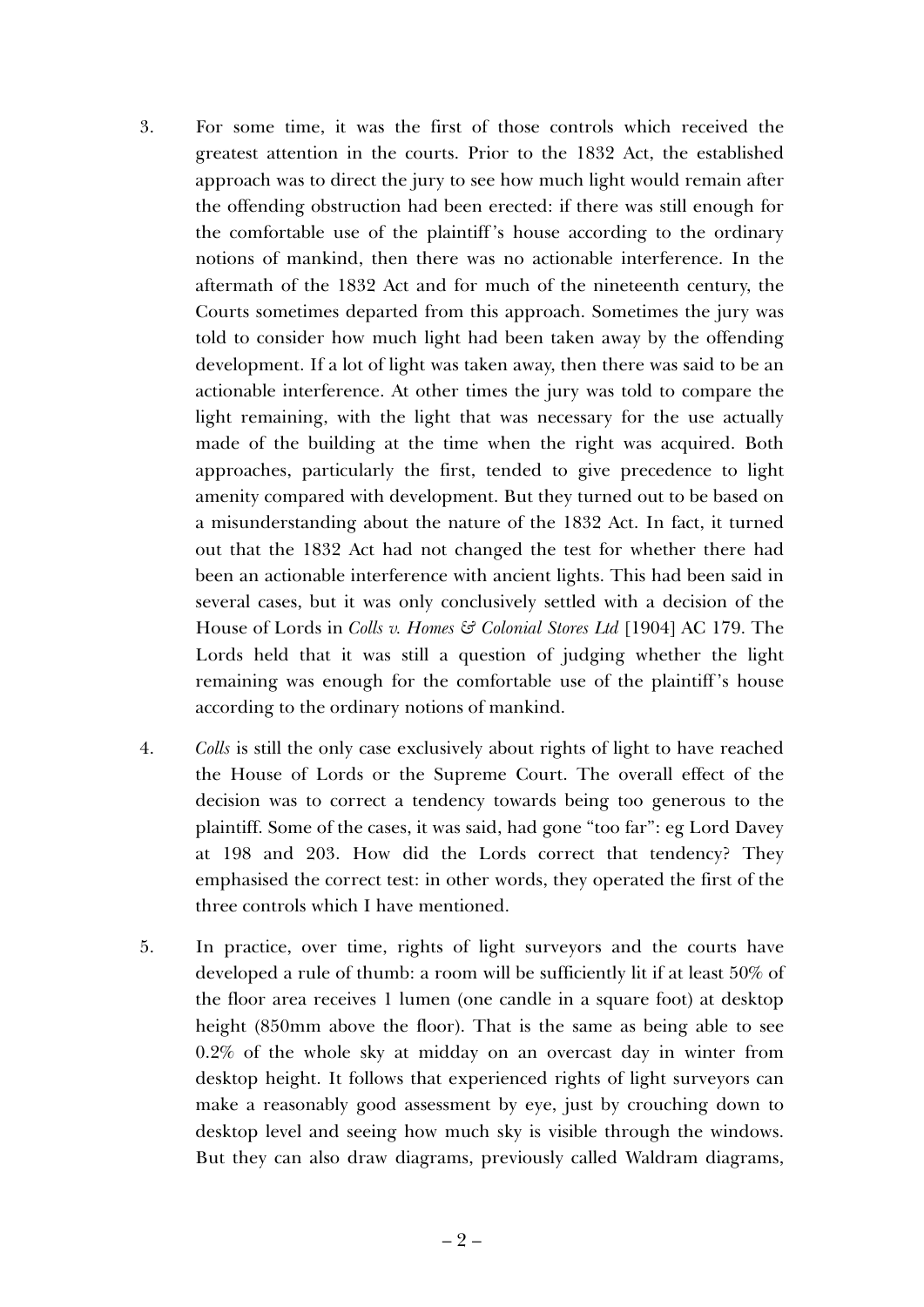showing what parts of a room will fall above and below that standard, before and after the proposed development. It is only a rule of thumb, but in practice this approach seems to be applied almost universally. It has even been said that only in exceptional cases will a room be regarded as adequately lit if less light is available: eg HH Judge Cooke in *Deakins v. Hookings* (1994) 14 EG 133 and the trial judge (Stephen Smith QC) in *Regan v. Paul* [2006] EWHC 1941 at paragraph 67. I will say a bit more about this in due course.

- 6. In recent years, the cases attracting most attention in the courts have been about the second and third of the two available controls: namely, should the court grant an injunction or damages *in lieu*? And, if damages, how much?
- 7. Starting with the question of "how much", the position now reached is that the court will try to identify the amount that would have been agreed by reasonable parties for a release of the rights, in friendly negotiations conducted at a time when reasonable people would have held such negotiations. The amount can be substantial although it is wrong to order an account of the developer's profits and in theory it should not be as high as a true ransom payment. That is a summary of the effect of main cases, notably *Wrotham Park Estate Co Ltd v. Parkside Homes Ltd* [1974] 1 WLR 798, *Jaggard v. Saywer* [1995] 1 WLR 269, *Wynn-Jones v. Bickley* [2006] EWHC 1991, *Lunn Poly Ltd v. Liverpool & Lancashire Properties Ltd* [2007] L&TR 6, *Tamares Ltd v. Fairpoint Properties Ltd (No.2)* [2007] 1 WLR 2173, *HKRUK II (CHC) Limited v. Heaney* [2010] EWHC 2245 and *Pell Frishmann Ltd v. Bow Valley Iran Ltd* [2011] Bus LR Digest D1.
- 8. Thus the third control still has plenty of flexibility.
- 9. But what about the second control: ie, should the court grant award damages instead of an injunction?
- 10. The Court of Appeal has recently indicated that this control has less flexibility than might have been thought. The remedy for an interference with ancient lights, is an injunction, save in exceptional circumstances such as where all four *Shelfer* criteria are met, including that the injury is small and can be adequately compensated by a small money payment. This is the effect of *Regan v. Paul Properties Ltd* [2007] Ch 135, in which Mummery LJ summarised the relevant principles at paragraph 36:

"36. *Shelfer* [(*Shelfer v. City of London Lighting Company Co* [1895] 1 Ch 287)] has, for over a century, been the leading case on the power of the court to award damages instead of an injunction. It is authority for the following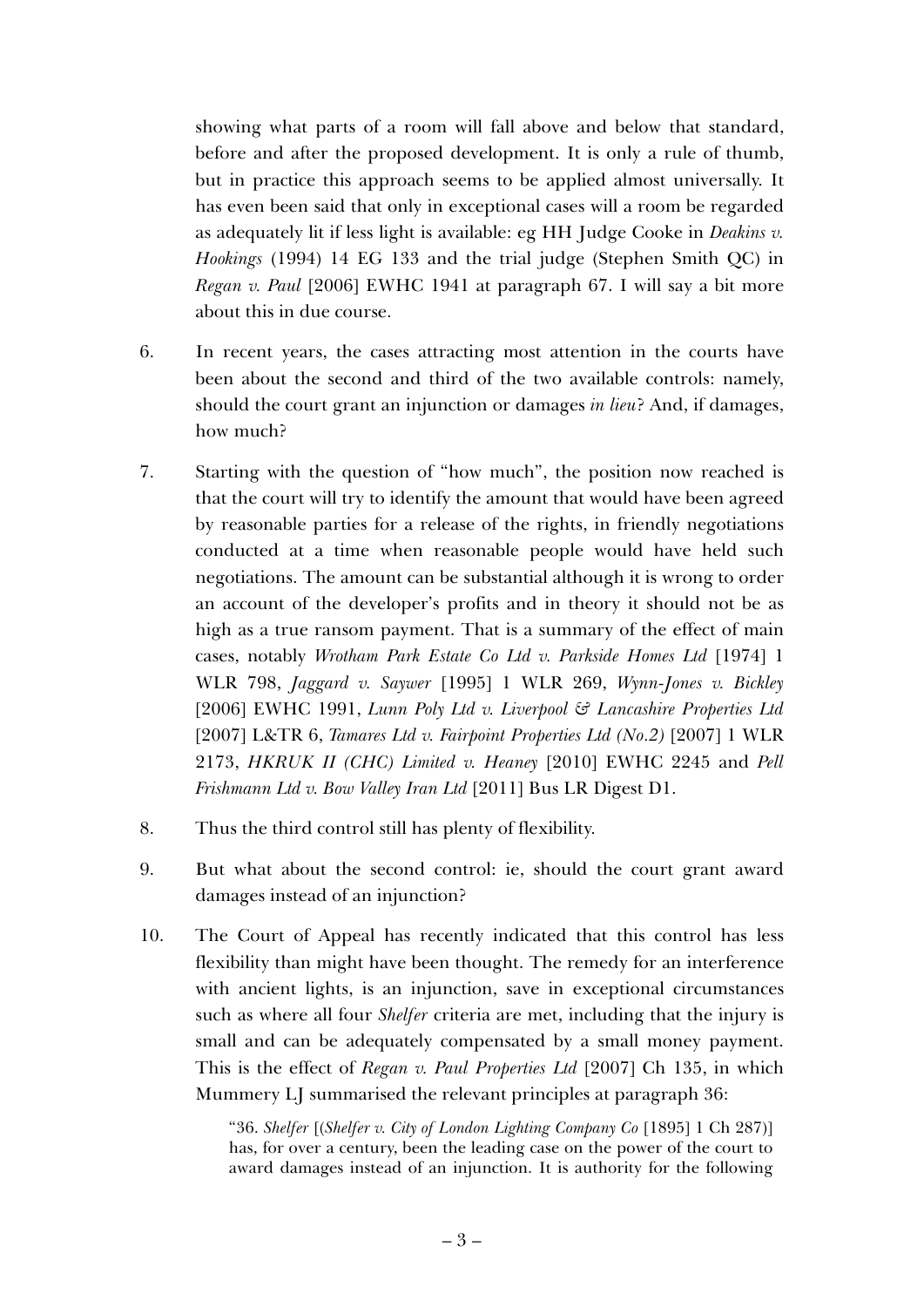propositions which I derive from the judgments of Lord Halsbury and Lindley and A L Smith LJJ. (1) A claimant is prima facie entitled to an injunction against a person committing a wrongful act, such as continuing nuisance, which invades the claimant's legal right. (2) The wrongdoer is not entitled to ask the court to sanction his wrongdoing by purchasing the claimant's rights on payment of damages assessed by the court. (3) The court has jurisdiction to award damages instead of an injunction, even in cases of a continuing nuisance; but the jurisdiction does not mean that the court is 'a tribunal for legalising wrongful acts' by a defendant, who is able and willing to pay damages: per Lindley LJ, at pp 315 and 316. (4) The judicial discretion to award damages in lieu should pay attention to well settled principles and should not be exercised to deprive a claimant of his prima facie right 'except under very exceptional circumstances': per Lindley LJ, at pp 315 and 316. (5) Although it is not possible to specify all the circumstances relevant to the exercise of the discretion or to lay down rules for its exercise, the judgments indicated that it was relevant to consider the following factors: whether the injury to the claimant's legal rights was small; whether the injury could be estimated in money; whether it could be adequately compensated by a small money payment; whether it would be oppressive to the defendant to grant an injunction; whether the claimant had shown that he only wanted money; whether the conduct of the claimant rendered it unjust to give him more than pecuniary relief; and whether there were any other circumstances which justified the refusal of an injunction: see A L Smith LJ, at pp 322 and 323, and Lindley LJ, at p 317."

The trial judge had granted damages instead of an injunction. The Court of Appeal, applying *Shelfer*, overturned him.

- 11. It is worth noting two points about *Regan*. First, the only issue in the appeal was about remedy: the appellant wanted an injunction; the respondent said that the judge had been right to award damages. But the respondent accepted the judge's finding that the interference was actionable in the first place: paragraph 20. The Court of Appeal was, as it were, stuck with the implications of this: namely, the respondent had interfered so badly with the appellant's light that not enough was left for the comfortable use of the appellant's property according to the ordinary notions of mankind. In those circumstances, the Court of Appeal did not have to ask itself whether the trial judge had taken a suitably robust approach to the question of whether enough light remained after the obstruction.
- 12. Secondly, at least as described in the Court of Appeal, the interference was on one view pretty slight: see paragraphs 62–63. But even so, the injury was bad enough to be actionable in the first place: that was inescapable, on the judge's unchallenged finding. In those circumstances it is perhaps unsurprising that the respondent found it difficult to argue that the injury was so small that damages would be appropriate: the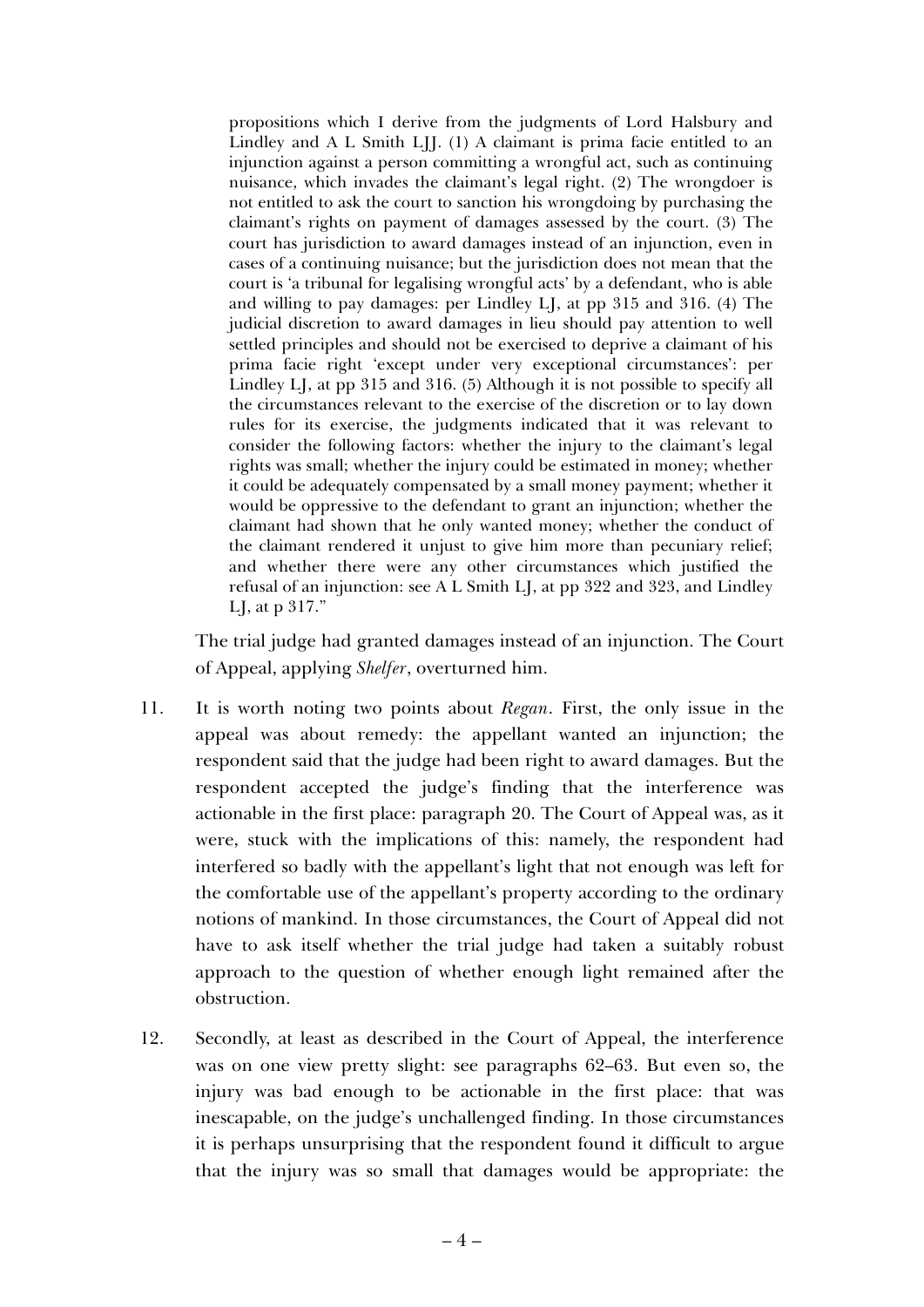submission was inconsistent with the respondent having accepted the judge's decision on liability. Sure enough, Mummery LJ did not regard it as a "small injury": paragraph 70, because

"In order to enjoy adequate light Mr Regan would now either have to use artificial light in the part of the living room where the natural light has become inadequate or he would have to move into the area of the living room into or close by the bay window, where he would be in full view of the occupants of the defendants' development."

That conclusion was practically inevitable given the issues available within the appeal: to have held that this was a mere inconvenience, would have been inconsistent with the concession that there had been an actionable interference.

- 13. Nevertheless, *Regan* illustrates one of the striking features of the current state of the law. At least in theory, interference with a right of light is not actionable at all if it is "small". But unless an injury is "small", the court cannot generally award damages instead of an injunction under the *Shelfer* principles. It would appear to follow as a matter of logic that there will seldom be any real scope for damages instead of an injunction, in any case where an actionable interference has been found to exist.
- 14. On this point, you may remember the case of *HKRUK II (CHC) Limited v. Heaney* [2010] EWHC 2245 in 2010, which attracted a lot of alarmed attention at the time, because the court granted an injunction to undo a substantial part of a building which had already been completed. But one of the main points to note about *Heaney* is that the defendant had conceded that its development constituted an actionable interference with Mr Heaney's right of right: paragraph 2. As in *Regan* in the Court of Appeal, the only issue was whether to award an injunction or damages. In such circumstances, *Heaney* was not a surprising decision: applying *Shelfer* and *Regan*, the outcome was pretty much a foregone conclusion.
- 15. Therefore, following *Regan*, we are left with a situation in which the second of the two available controls — the discretion to award damages instead of an injunction — has little flexibility. It is practically frozen-up. And, as a result, the flexibility inherent in the third control — the amount of damages — is unlikely to be available, because most cases where an actionable interference is proved will be knocked out at the second stage.
- 16. The lesson for developers and their advisers is "if at all possible, maintain the argument that your development will not cause an actionable interference". Once interference has been conceded, or established, it will only be an exceptional case in which the court withholds an injunction.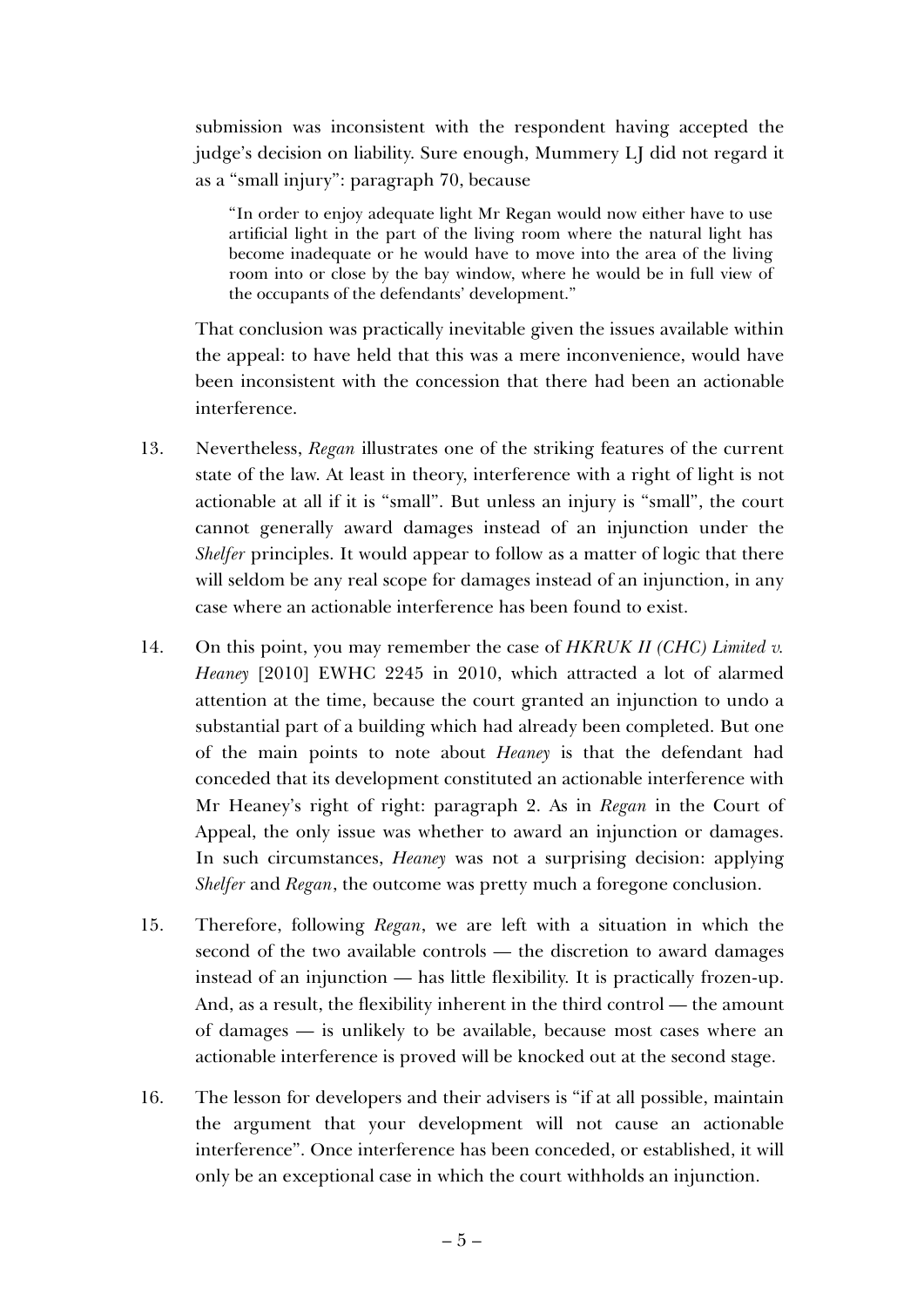17. What would the House of Lords in 1904 have made of this curtailment of the second control? In *Coll* the House of Lords did not overrule *Shelfer*: the question of remedies did not even arise. Nevertheless, Lord Macnaghten and Lord Lindley certainly thought that damages would have been awarded instead of an injunction in any event, if the interference had been regarded as actionable. The other Law Lords probably assumed the same thing. At 193 Lord Macnaghten memorably said that the grant of an injunction turned really on the conduct of the defendant and that:

> "if there is really a question as to whether the obstruction is legal or not, and if the defendant has acted fairly and not in an unneighbourly spirit, I am disposed to think that the Court ought to incline to damages rather than to an injunction. It is quite true that a man ought not to be compelled to part with his property against his will, or to have the value of his property diminished, without an Act of Parliament. On the other hand, the Court ought to be very careful not to allow an action for the protection of ancient lights to be used as a means of extorting money."

In *Regan*, Mummery LJ gave careful consideration to all of this (and to many other authorities), but nevertheless held that the *Shelfer* principles applied intact, without any qualification. Based on the authorities which were binding on him, I do not question his conclusion. But there is a higher court, where *Regan* did not go.

- 18. So much for the second and third controls. But what about the first: ie, the test which establishes whether there is an actionable interference in the first place?
- 19. Unfortunately, the Law Lords did not all say quite the same thing in *Colls*. But I think that the emphasis in all their speeches was similar. In particular, Lord Macnaghten, Lord Davey and Lord Lindley all thought that the law had been stated correctly in an old case called *Back v. Stacey*  (1826) 2 C&P 465. In that case, Chief Justice Best had told the jury that

"In order to give a right of action … there must be a substantial privation of light, sufficient to render the occupation of the house uncomfortable, and to prevent the plaintiff from carrying on his accustomed business (that of a grocer) on the premises as beneficially as he had formerly done" and that the jury "must distinguish between a partial inconvenience and a real injury to the plaintiff in the enjoyment of his premises".

Lord Macnaghten cited this passage with approval at 187 and summed up his views on the appeal by returning to the Chief Justice's formulation, stating expressly that although "some diminution of light is caused by the defendants' buildings … it is exactly what Best CJ described as partial inconvenience rather than serious injury": 194.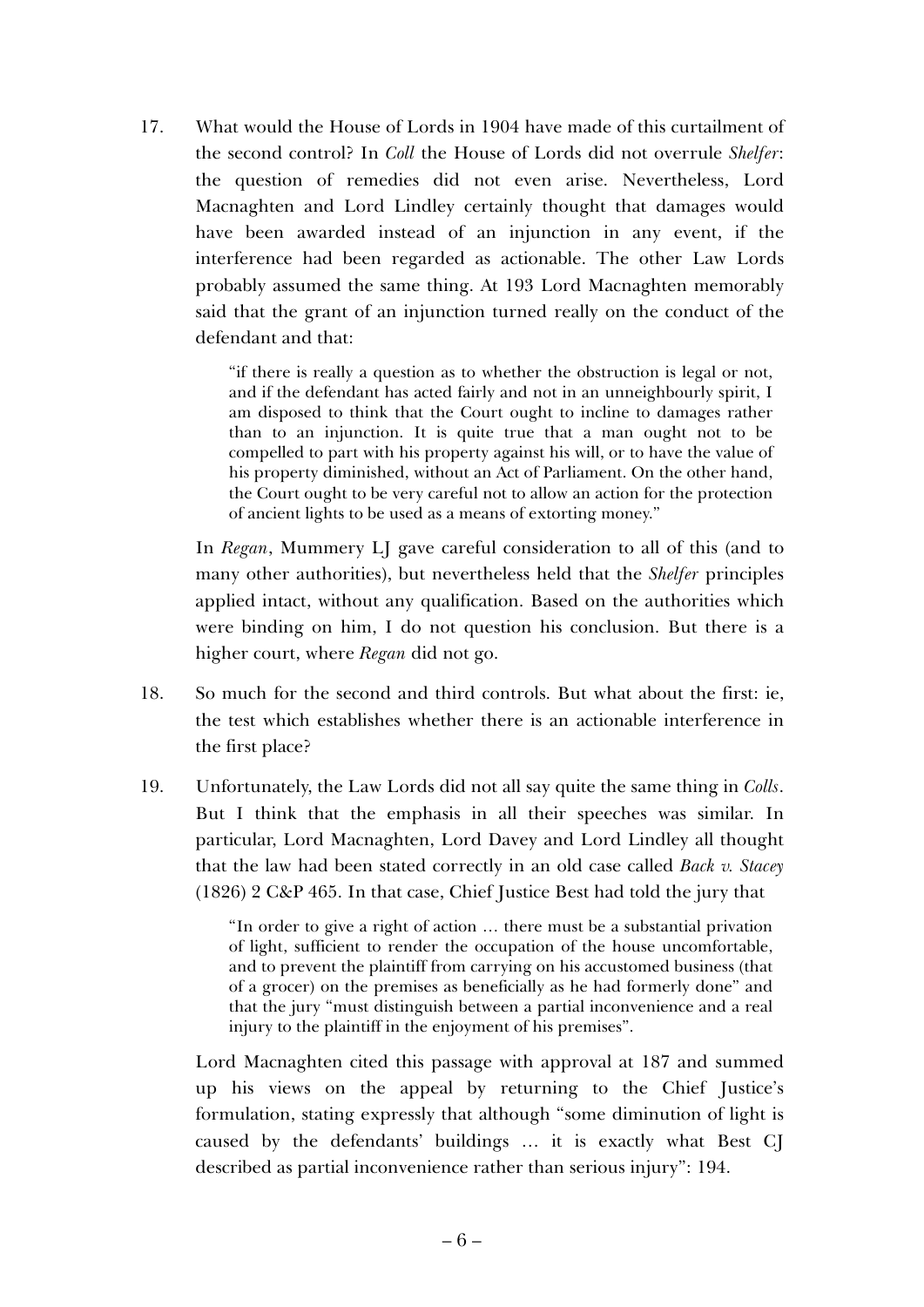- 20. That distinction between "partial inconvenience" and "real injury" is of course not itself precise. But it highlights the sense in which the House of Lords wanted to correct the over-liberal approach which had previously been taken by the courts. Arguably, "partial inconvenience" not "real injury" might have been a fair way to characterise the interference with light which occurred both in *Regan* and *Heaney.* But the point was not pressed in the Court of Appeal in *Regan*, or at trial in *Heaney*.
- 21. There are two other reasons why the House of Lords in 1904 might have looked with surprise at the way the law now applies the first of the available controls.
- 22. First, whether one is considering a dwelling-house in a suburb or an office block in the middle of a great city, sometimes there is not much variation in the basic method used to test for unlawful interference. It has even been said that location makes no difference: *Horton's Estate Ltd v. James Beattie Ltd* [1927] 1 Ch 75 at 78. But it was the view of (at least) Lord Halsbury LC that the quality of light to which a plaintiff might be entitled, would depend on the circumstances: not only how much light remained, but on how much he had a right to expect bearing in mind the situation of his premises. At 185 he said:

"A dweller in towns cannot expect to have as pure air, as free from smoke, smell, and noise as if he lived in the country, and distant from other dwellings, and yet an excess of smoke, smell, and noise may give a cause of action, but in each of such cases it becomes a question of degree, and the question is in each case whether it amounts to a nuisance which will give a right of action."

See also *Ough v. King* [1967] 1 WLR 1547, where the Court of Appeal held that locality was relevant. On this approach, perhaps there is a need for a bit of "give and take" and for neighbourly tolerance on both sides of the boundary, with the question "what is reasonable?" depending on a range of factors not controlled by any one factor, although influenced by many, including location. This is essentially a common-sense, jury approach.

23. The second and related reason why the House of Lords might have looked with some surprise at recent developments, is the role played by expert evidence. Experts have been encouraged by the courts and there is now quite a striking degree of uniformity. In fact, at first instance in *Regan*, the trial judge said that the established approach would only be departed from "in extraordinary circumstances", mainly because it achieved a high degree of "certainty": [2006] EWHC 1941, paragraph 67.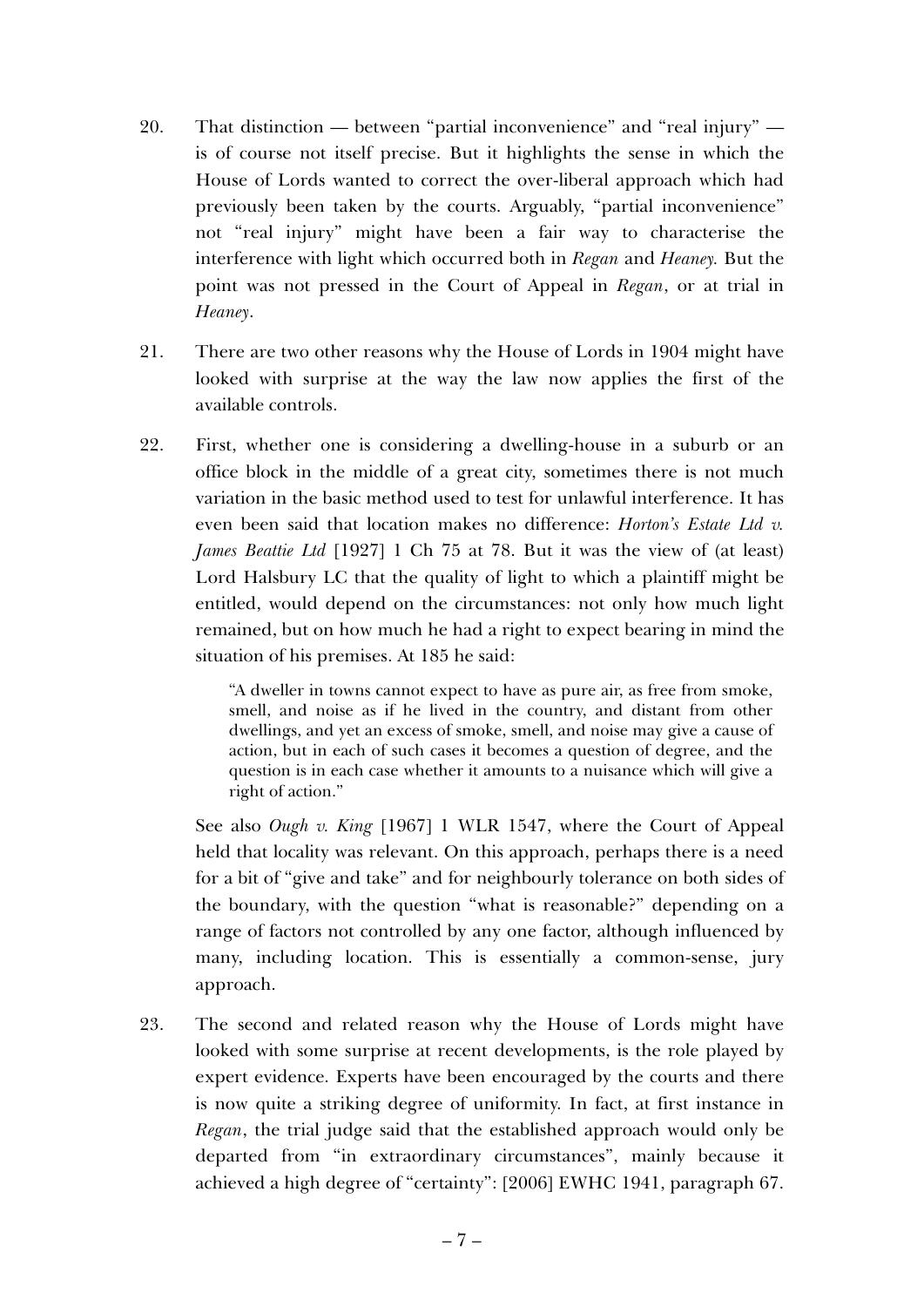But arguably this sits uneasily with *Colls*. Lord Halsbury LC for example thought that the lack of certainty was a virtue not a vice: he said "What may be called the uncertainty of the test may also be described as its elasticity": 185. On the other hand, it is true that the House of Lords set the ball rolling in *Colls* by being among the first to encourage the use of rights of light experts. Originally, it had been left up to the jury to visit the site and form its own view. But, said Lord Macnaghten, now that there were no juries but only a judge, it was obvious that there could be no site visit. It was for this reason, not for reasons of achieving "certainty", that he encouraged the use of expert evidence: 192. That rationale for relying on expert evidence is now dissipated, because of course judges have become more than willing to hold site views. In the *Ough* case back in 1967, the Court of Appeal gave weight to the fact that the judge had seen the site for himself and formed his own view. But despite a revival in the practice of site views, and despite plenty of warnings from many judges, there is perhaps a tendency for decisions to turn more on measurements than on the judgment of a judge as jury: that is, an application of common sense. From some cases one might receive an impression that the experts and in turn the courts have adopted a "one size fits all" method for determining whether or not an actionable interference has occurred. The contour drawings and the 0.2% sky test certainly generate a comforting feel of objectivity and consistency: but would a jury really have thought that the threatened obstruction caused any serious harm to the large 1950s office block in the middle of the legal quarter of London in the *Midtown* case [2005] 1 EGLR 65, or to the Victorian bank building in the middle of Leeds in *Heaney's* case? Or did the sense of harm which struck the court in those cases arise partly as a sort of miasma arising from the numbers? Was it really just about extorting money from the developer?

- 24. So I think it is possible that the House of Lords in 1904 would have been surprised to see how the law has turned out — and, possibly, not wholly approving.
- 25. But what would the Supreme Court have to say about the three available controls, if rights of light arose in a suitable case today?
- 26. I think this is a more open question. I do think it is arguable that the courts have boxed themselves into a bit a corner with rights of light. Of the three available controls, the third retains its flexibility, but it is increasingly hard to get as far as third control, because the second control has frozen practically rigid and the first has perhaps come to be applied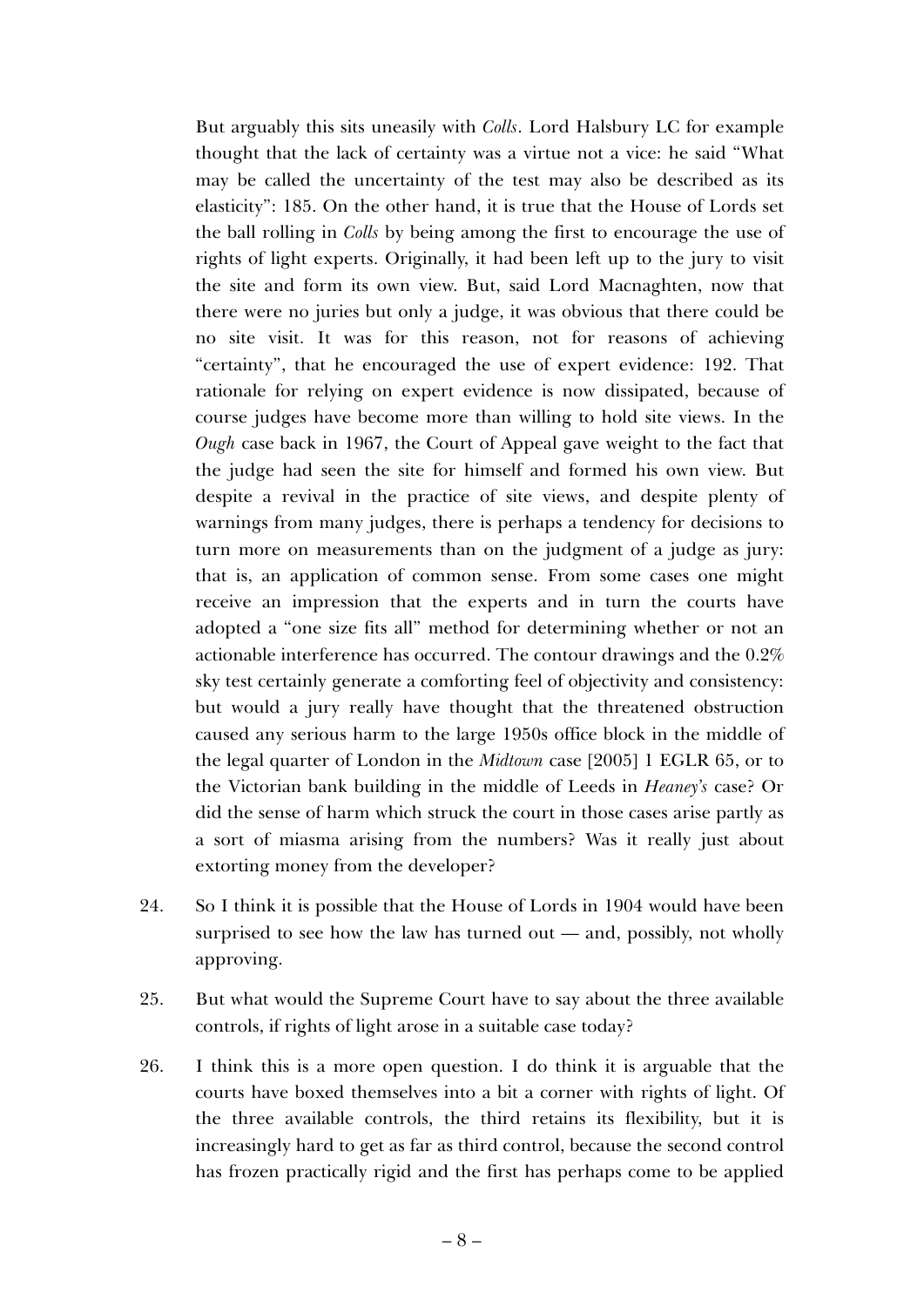rather mechanistically — despite occasional protestations to the contrary by the courts. As for modern expectations of more rather than less natural light: the protection of rights of light in private law was of course crucially important in an era before town and country planning legislation took root. But these days, almost every form of development needs planning permission, which will almost always involve considering the effect of the development on the amenity of surrounding land, including light. Perhaps the time is ripe, in a suitable case, for the highest court to look afresh at the way the law has developed and, possibly, issue another corrective, as in *Colls*.

27. However, there is also quite a lot to be said for leaving things as they are. It has been suggested that modern attitudes to light have changed and that more light, not less, is now to be regarded as the norm expected by the ordinary notions of mankind: see *Ough's* case. Whether or not that is right, it is tempting to give priority to productive development instead of preserving seemingly trivial individual rights of light. But from a broader perspective, the law's insistence on respect for individual rights helps to provide the overall stability which underpins much modern economic activity. Furthermore, it might be said that the standard of light recognised by the surveyors as being adequate is not very great anyway and should be respected as a sensible minimum. There are wrinkles in the law, but generally it is now reasonably well settled and understood. There are of course difficulties for developers, even for quite modest developments. But the Law Commission has looked at easements recently. At paragraph 4.117 of its "Consultation Analysis" summarising the responses to its consultation paper on easements and profits a prendre, it wrote:

> "Rights to light form part of a delicate balance in the urban development context, and are a highly specialised field of practice. This is a topic that could benefit from separate review in the future."

In June 2011 the Law Commission proposed giving the Lands Chamber power to modify or discharge easements if it is satisfied that the modified interest will not be materially less convenient to the benefited owner and will be no more burdensome to the land affected: Law Com 327 "Making Land Work" at paragraphs 7.51–7.69. Perhaps Parliament will take up the challenge.

## **B. Where existing windows do not provide adequate light.**

28. I have said that the law is now reasonably well understood albeit with certain wrinkles. I now want to consider two of them with you.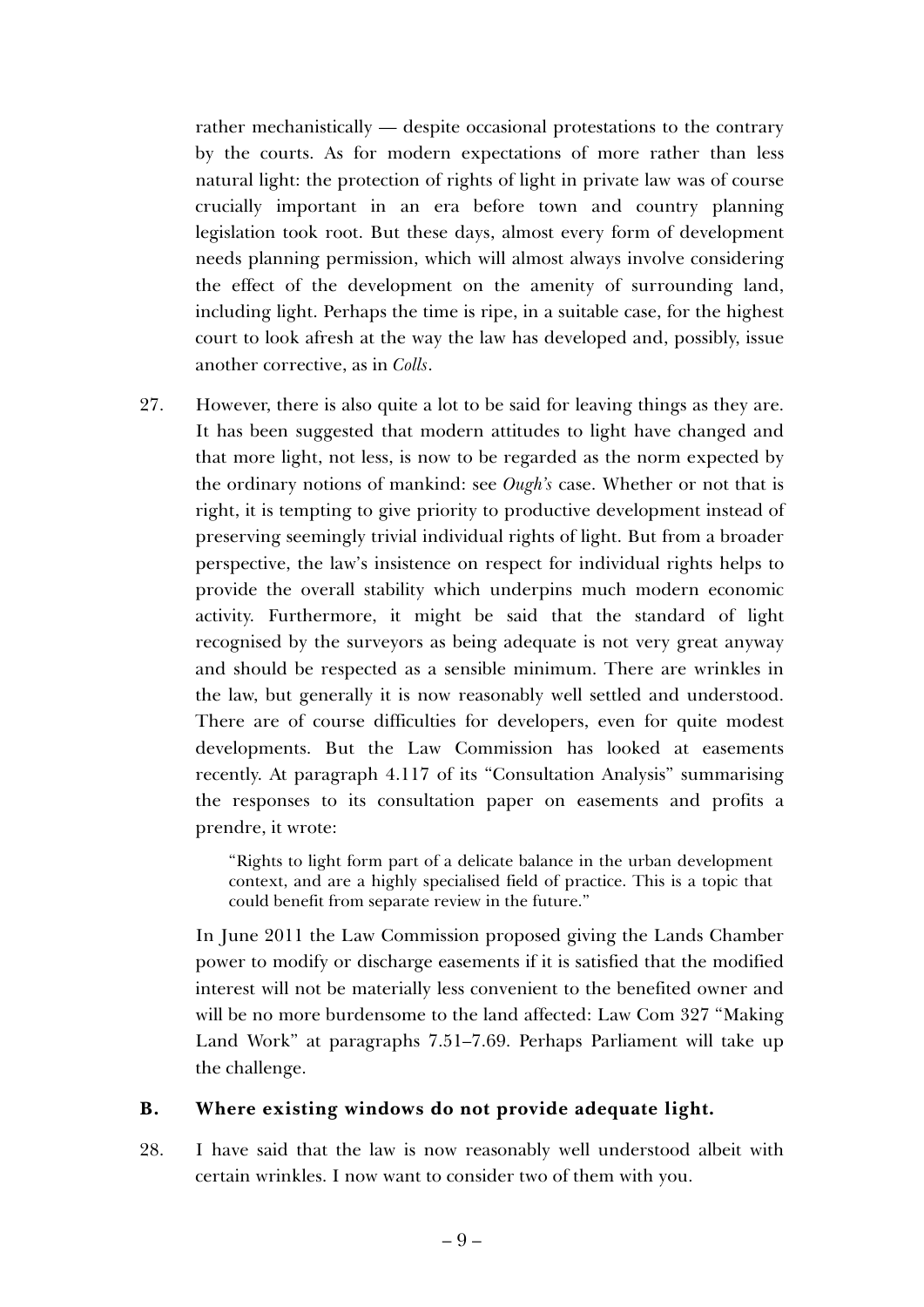- 29. First, what if the claimant complains that the defendant's building will interfere with the natural light of an already-dark room in the building? In other words, what if the existing windows do not provide adequate light? Citing some Irish cases, the leading textbook says that where premises are badly lit, a small interference may be treated by the court as more serious than where they are well lit: Bickford-Smith and Francis on *Rights of Light* (2007) at 35. To the Irish cases I would add that there is also a County Court decision called *Deakins v. Hookings* (1994) 14 EG 133 in which HH Judge Cooke said "in a room that is ill-lit every bit of light is precious". There is also the *Heaney* case, in which HH Judge Langan QC sitting as a deputy judge of the Chancery Division treated "areas which were not adequately lit prior to the works, but which have lost more than a minimal amount of light as a result" as being relevant when considering whether the injury was small: paragraph 71. See also Wood V–C in *Dent v. Auction Mart Co* (1866) 2 LR Eq 238 at 248.
- 30. But all of this depends on the idea that a person can acquire by prescription a right to inadequate light. Arguably, this makes little sense. The fiction in prescription cases is of a lost grant: see, eg, Lord Halsbury LC at 183 in *Colls*. Whoever heard of a grant of a right of inadequate light?

## **C.** *Sheffield Masonic Hall Co Ltd v. Sheffield Corporation* **[1932] 2 Ch 17.**

- 31. The second wrinkle I want to mention is potentially quite an important point which I suspect is often missed. It arises from a first instance decision called *Sheffield Masonic Hall Co Ltd v. Sheffield Corporation* [1932] 2 Ch 17. It has led a quiet life in the law reports, hardly remarked-upon. But if it is correct, it is a rather significant decision. Imagine you want to build on your land. But you know that your neighbour to the east has a right of light over your land. Your neighbour also has a right of light over the land to the north. You want to build upwards on your land. How high can you go? Can you go as far as you like, provided your works will not cause a nuisance? No. You have to assume that the person who owns the other land in the north might also want to build up. You must assume that he may wish to interfere with your neighbour's lights to the same extent as you wish to interfere with them. You must take care to ensure that if the owner of the land in the north were later to build upwards to the same height as your works, there would still be no interference with the right of light.
- 32. What does this mean in practice? From the perspective of the servient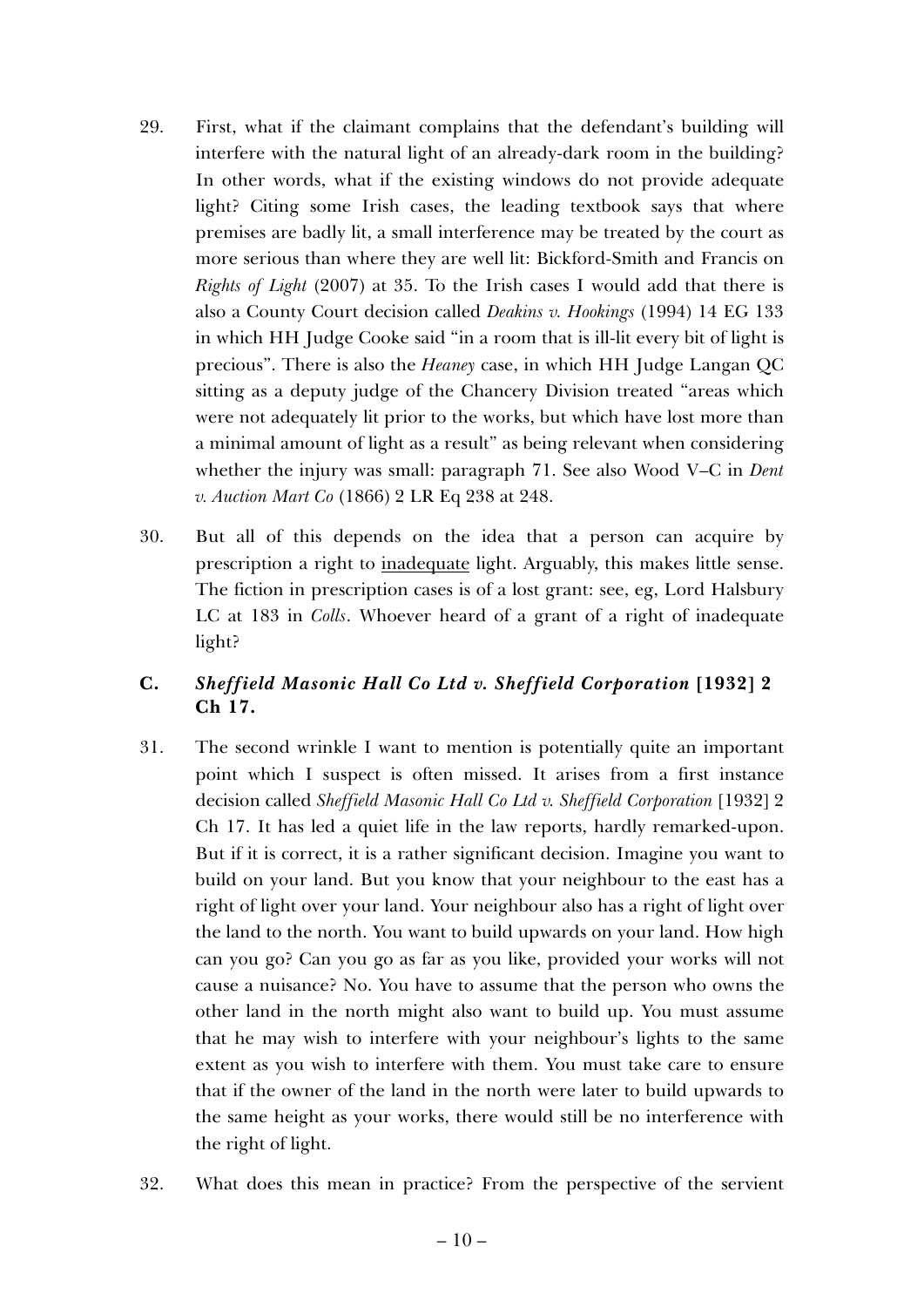owner — ie, all of you in our example — then although you could build to say 60 feet in height without causing an actionable nuisance, you might in fact be prevented from building to more than 30 feet, because of the risk that the owner of the land to the north will also want to build to 30 feet in height at some point in the future.

- 33. But equally startling: from the perspective of the dominant owner ie, the neighbour with the right of light — presumably he must go to court for an injunction if the servient owner builds higher than 30 feet, even though he will not be able to say that the development will itself leave him with less than adequate light if it goes as high as 60 feet. If he fails to do so, then he runs the risk that the owner of the land in the north will later be able to build to at least 30 feet, even if this leaves him with less than adequate light.
- 34. I want to make four points about this decision.
- 35. First, personally I have never known anyone test this point by applying for a pre-emptive injunction. But it is a point to keep in mind, certainly for a big enough case with a lot at stake.
- 36. Secondly, I have seen this principle used by the neighbour himself the dominant owner, your neighbour in our example — to say that he might want to put up a new structure 30 feet high, with the result that the servient owner, all of you in our example, must restrict his height to 30 feet. This is unlikely to be good law. If the *Sheffield Masonic* case is good for anything, it is for ensuring that various servient owners must between them ensure that they do not cause an actionable interference with the dominant owner's rights. It says nothing about whether the dominant owner can interfere with his own lights; and it does not say that the servient owner can be subjected, in effect, to a larger burden than he has assumed, merely because the dominant owner chooses to obstruct his own lights.
- 37. Thirdly, in *Ramares v. Fairpoint* [2007] 1 WLR 2148 at paras 48–51, the judge asked himself whether what the dominant owner proposed was likely to happen. He was considering a different question: namely, the principle in *Carr-Saunders v. Dick McNeil Associates Ltd* [1986] 1 WLR 922 (was the remaining light adequate for any likely future use of the room, as well as the existing or past use?). But I suspect that a similar constraint applies here. If so, then you only need to worry about whether you can build all the way up to 60 feet, if it is actually likely that the other adjoining owner — the owner of the land in the north in our example —